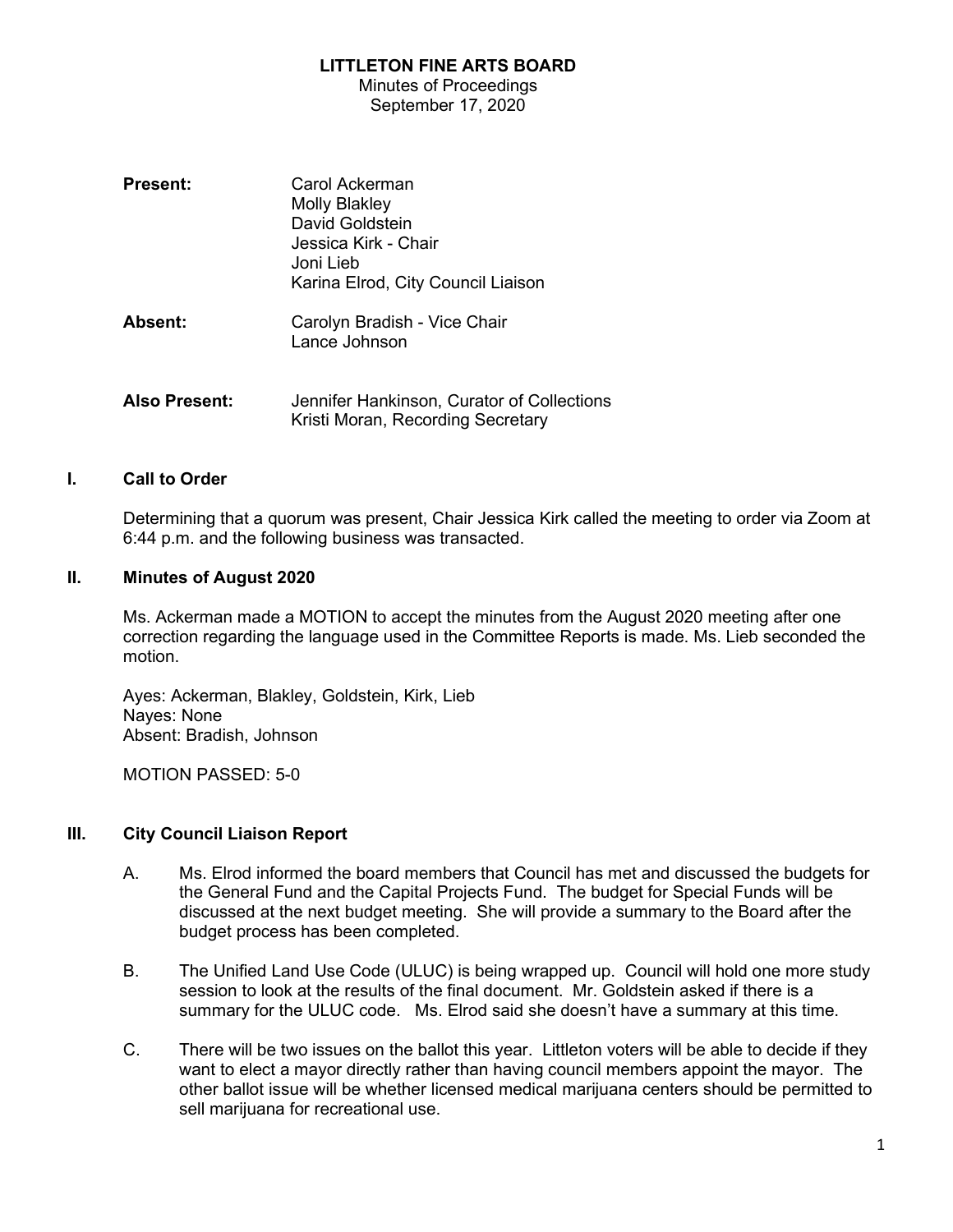#### IV. Staff Liaison Report

- A. The Museum is now in Stage Two of reopening which has allowed the expansion of hours and days that the Museum can be open.
- B. Ms. Hankinson reminded the board members that the photography judging for the 2021 City calendar will be on Tuesday, September 29, 2020 at 5:30 p.m. Board members wishing to participate should RSVP.
- C. Sam Houston, Assistant Curator, provided professional training to the South Suburban Parks and Recreation Public Art Board on how to complete condition reports and considerations on making art purchases regarding conservation, maintenance and budgets.
- D. The Vibrant Bounty exhibit is up and there will be a live streamed lecture on October 7.
- E. The next Fine Arts Board exhibit will be Own an Original with a theme of Liberating Humor and will run from November 20, 2020 until January 3, 2021, followed by the Fine Arts curated exhibit, Colorado Abstracted which will be presented by Colorado women artists who work in landscape and abstract art.
- F. Ms. Hankinson informed the Board that Mr. Tom Ellison and Mr. Charles Lehman, two artists from the Eye of the Camera show, have chosen not to pick up their artwork and are offering to donate their photographs to the Fine Arts Board. A vote is needed to accept the three pieces into the Fine Arts collection of rotating artwork. Following a discussion, the Board agreed to vote on accepting the three photographs.

Mr. Goldstein made a MOTION to accept Bird's Nest Roses by Mr. Ellison. Ms. Lieb seconded the motion.

Ayes: Ackerman, Blakely, Goldstein, Kirk, Lieb Nayes: None Absent: Bradish, Johnson

MOTION PASSED: 5-0

Ms. Ackerman made a MOTION to accept Well Grounded by Mr. Ellison. Ms. Blakley seconded the motion.

Ayes: Ackerman, Blakely, Goldstein. Kirk, Lieb Nayes: None Absent: Bradish, Johnson

MOTION PASSED: 5-0

Mr. Goldstein made a MOTION to accept Tending the Garden of One's Mind by Mr. Lehman. Ms. Ackerman seconded the motion.

Ayes: Ackerman, Blakely, Goldstein, Kirk, Lieb Nayes: None Absent: Bradish, Johnson

MOTION PASSED: 5-0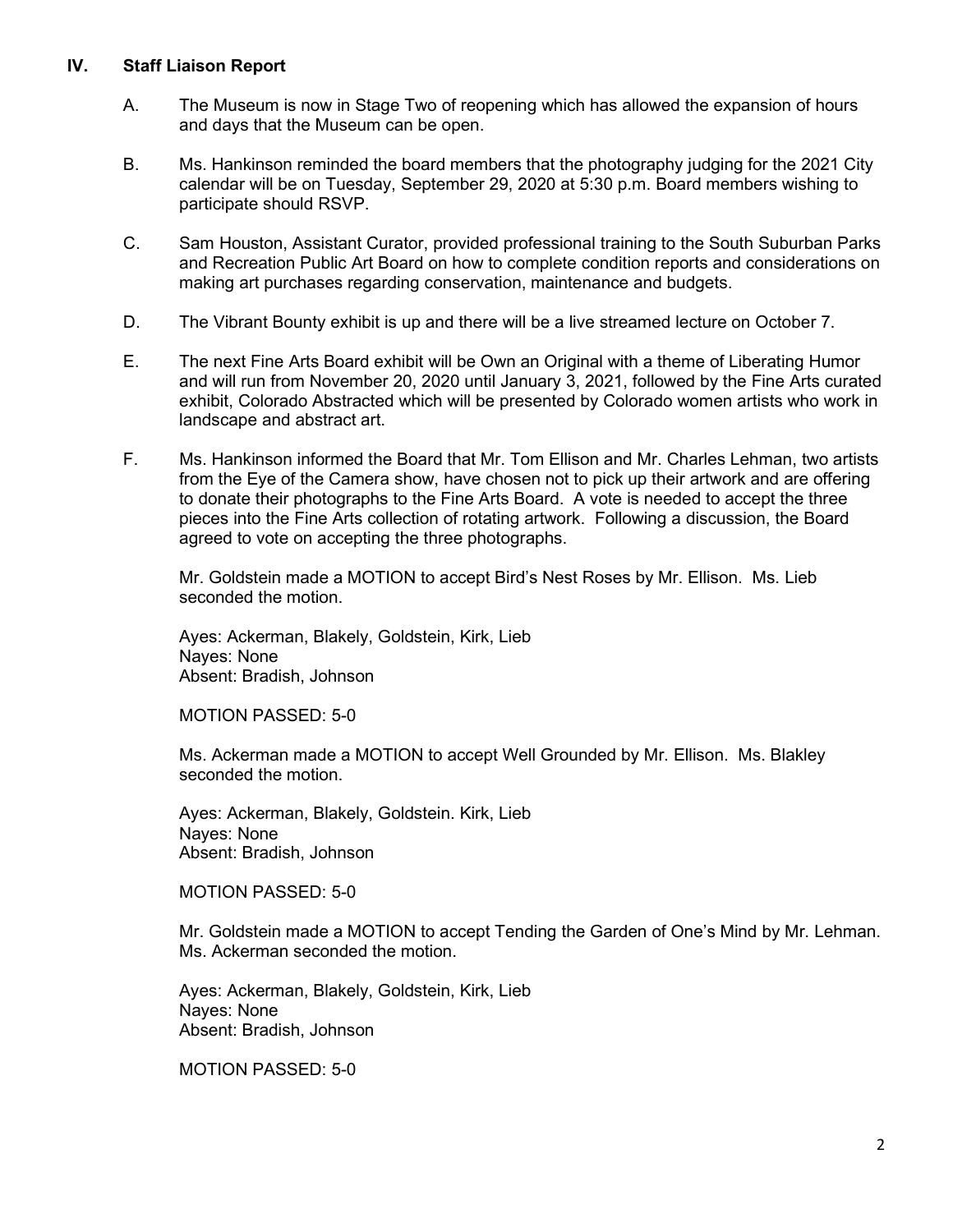G. Ms. Hankinson informed the board members that the City of Littleton is requesting all members to sign and return a Confidentially Agreement.

# V. Committee Reports

## SSP&RD Art Committee

Ms. Bradish was unable to attend the Fine Arts Board meeting and asked Ms. Hankinson to update the board members on what the SSP&RD Art Committee had discussed. Ms. Bradish wished to extend her appreciation to Mr. Houston for speaking to the Art Committee. Each member of the SSP&RD Art Committee has been assigned an art piece to check on and Ms. Bradish has been assigned a piece at the Buck Center. She will complete a condition report.

The progress report for the new recreation complex indicates that it is on schedule and artwork should be installed in December.

## Littleton Arts and Culture Commission

The Littleton Arts and Culture Commission met on Thursday, September 10. Members of the Commission are pleased with the strategic planning session that took place. LACC has been able to prioritize projects, actions and activities for the next six to twelve months. They are focused on finding dedicated funding sources as well as forming private and public partnerships. LACC would like to meet with the Fine Arts Board in order to encourage collaboration.

# VII. Old Business

None.

## VIII. New Business

Ms. Hankinson provided the Board with more suggested reading. Due to the lateness of the hour the Fine Arts Board agreed to table the discussion for another time.

Ms. Lieb made a motion to table the discussion. Ms. Blakely seconded the motion.

Ayes: Ackerman, Blakely, Goldstein, Kirk, Lieb Nayes: None Absent: Bradish, Johnson

MOTION PASSED: 5-0